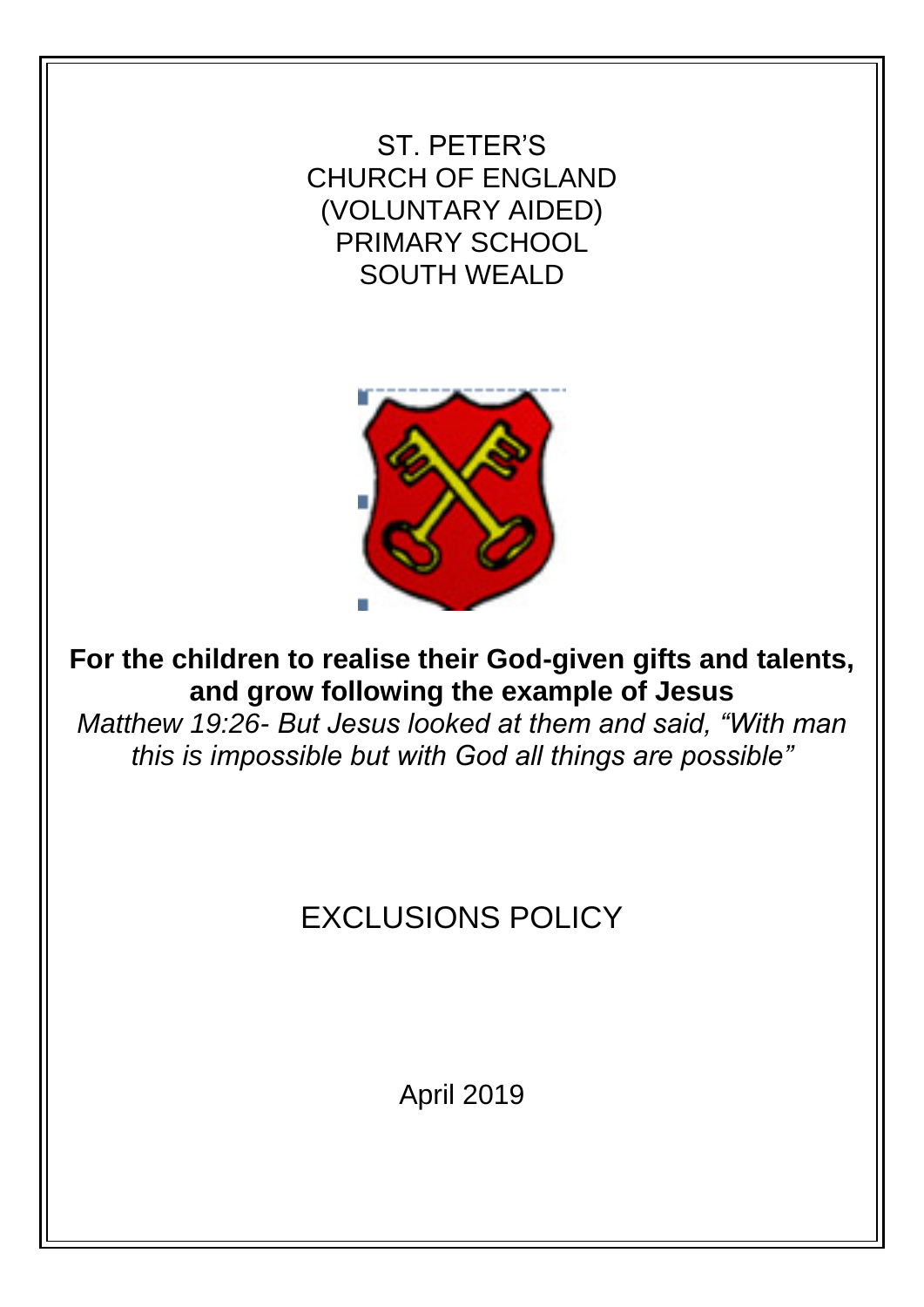### **ST PETER'S CE PRIMARY SCHOOL EXCLUSION POLICY**

- **1.** This policy should be read in conjunction with the school's Positive Behaviour Policy and the Equal Opportunities Policy.
- **2.** Pupils, staff and all other adults are expected to act with consideration for others at all times.
- **3.** When there are infringements of school discipline the school will operate a "least to most intrusive" approach to intervention.
- **4.** However, where there are serious and/or persistent breaches of discipline the school may have to consider temporary or permanent exclusion of a pupil.
- **5.** This policy defines when exclusion may be considered and sets out the procedures for carrying this out.

Exclusion of any kind will always be a last resort and in response to behaviour for which no other remedy can be found if the education, welfare and safety of other members of the school community are to be ensured.

#### **In the event of an exclusion**

The school will contact the parents or carers on the day of the exclusion to tell them that their child has been excluded and the reasons why. They will be informed by telephone or in person. This will be followed by a letter within one school day.

There are only two types of exclusion that the school use:

#### **1) FIXED PERIOD EXCLUSION**

This is sometimes called 'a suspension' and is for a limited time. The headteacher must tell parents how many days the exclusion is for at the beginning of the exclusion period and what the arrangements will be for setting and marking work for the child.

A pupil may be excluded more than once during an academic year but the total number of school days cannot be more than 45 in any academic year.

Parents have the right to tell the governing body what they think about the exclusion. This is called making **representations**. If the exclusion is fewer than 5 days, the governing body cannot direct re-instatement, but should convene a meeting to consider any representations from parents.

If the exclusion is over 5 days but no more than 15 days, in a school term and parents make representations, the governing body must review the fixed term exclusion and decide whether to reinstate the pupil or uphold the headteachers decision. Where no representations are made there is no need for the governing body to meet.

However, the governing body must review all fixed term exclusions of over 15 days in a school term, or where a pupil would miss a public examination.

Parents will be invited to attend the meeting and may be accompanied by a friend or representative. The LA should also be invited to send a representative. Meetings should take place within the following time scales: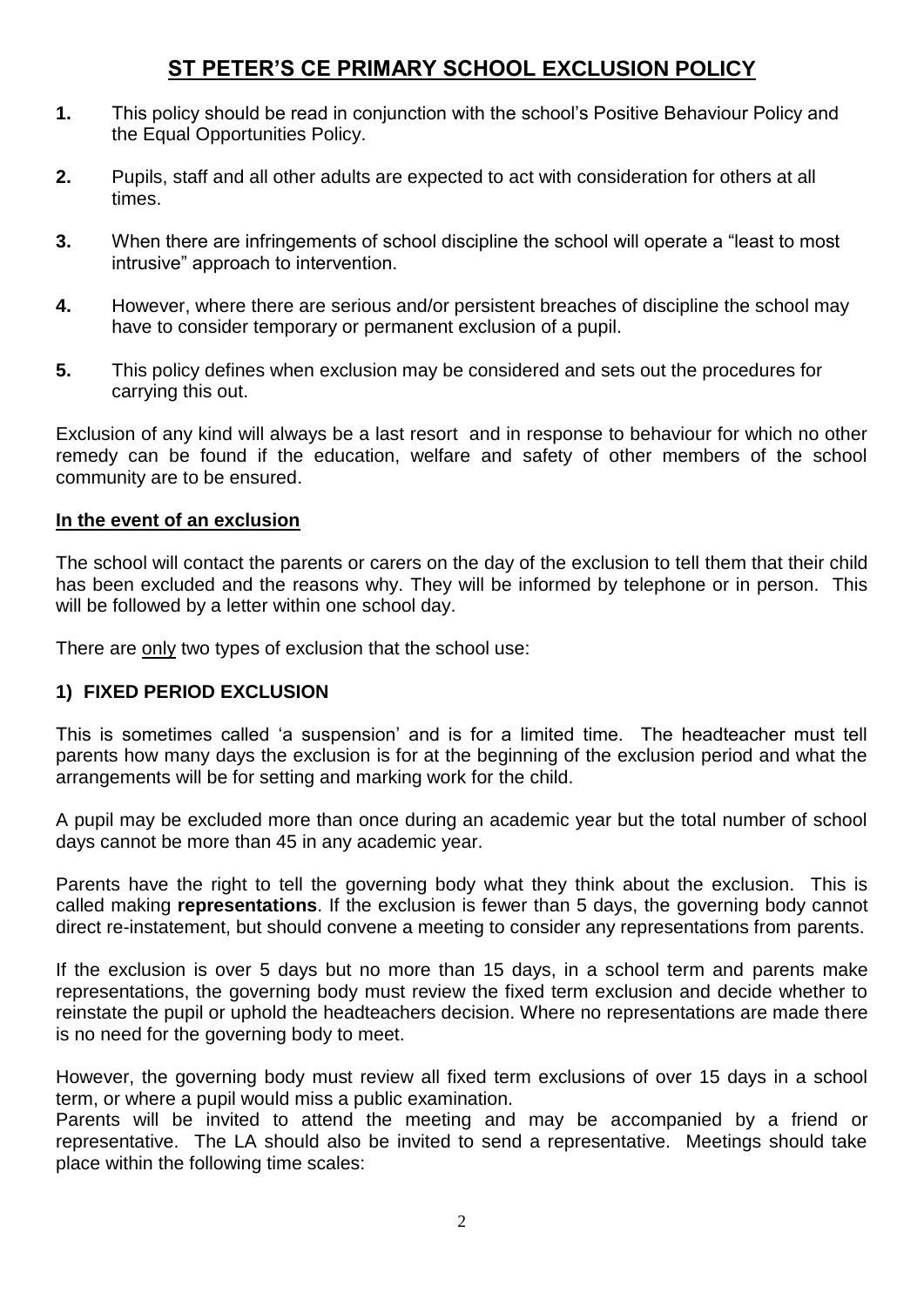| <b>Length of Exclusion</b>                                              | <b>Time scale</b>                                                                  |
|-------------------------------------------------------------------------|------------------------------------------------------------------------------------|
|                                                                         | Over 5 school days, but less than 15 Between the $6th$ and $50th$ school day from  |
| school days (a meeting need only be called   the date of the exclusion. |                                                                                    |
| if the parents make representations).                                   |                                                                                    |
| Over 15 school days.                                                    | Between the $6th$ and 15 <sup>th</sup> school day after                            |
|                                                                         | the notice of exclusion.                                                           |
|                                                                         | Where the child will miss an opportunity to Where possible before that examination |
| sit a public examination.                                               | takes place.                                                                       |

If the headteacher decides to extend a fixed term exclusion or, exceptionally, convert it to a permanent exclusion they must write again to the parent and they will again have the right to make representations to the governing body.

Pupils whose behaviour at lunchtime is disruptive may be excluded from the school premises for the duration of the lunchtime period. A lunchtime exclusion is a fixed period exclusion (equivalent to one half school day) and should be treated as such. Parents have the same right to be given information and to appeal. A lunchtime exclusion for an indefinite period, like any other indefinite exclusion, would not be lawful. Arrangements should be made for pupils who are entitled to free school meals. This may mean providing a packed lunch.

The LA, have no power to instruct a school to re-admit a child. There is no legal right to a formal appeal against a fixed term exclusion.

#### **2) PERMANENT EXCLUSION**

#### Consideration by the Governing Body

The governing body will meet to consider the exclusion between the  $6<sup>th</sup>$  and  $15<sup>th</sup>$  school day after the notification of the exclusion. (This does not include school holidays). Parents will be invited to attend this meeting. Parents can take a friend or legal representative with them or somebody to speak on their behalf. If you prefer to parents may make your representations to the governors in writing. The LA should also be invited to send a representative to the meeting. The governors can instruct the headteacher to re-admit a child to the school.

After the meeting the governors must advise the parents and the LA of their decision within one school day of the meeting, giving their reasons.

The LA has no power to instruct a school to readmit a pupil.

If the governors confirm the permanent exclusion of any child they must advise parents of their right to appeal to an independent appeal panel. Parents have this right even if they did not make representations to the governing body.

The LA will also write to parents within three working days of the governing body meeting to confirm the details of your right of appeal.

(N.B. *The governing body can delegate some or all of its functions in respect of exclusions to a committee consisting of at least three governors and such a committee may be called the Discipline Committee).*

During the initial five days of a permanent exclusion or fixed period exclusion of six days or longer, the parents of the excluded pupil must ensure that he or she is not present in a public place during normal school hours without reasonable justification. This requirement applies whether or not the pupil is in the company of the parent. A failure to comply with this requirement is an offence. Parents can be prosecuted, or may be given a fixed period penalty notice of £50 if they fail to do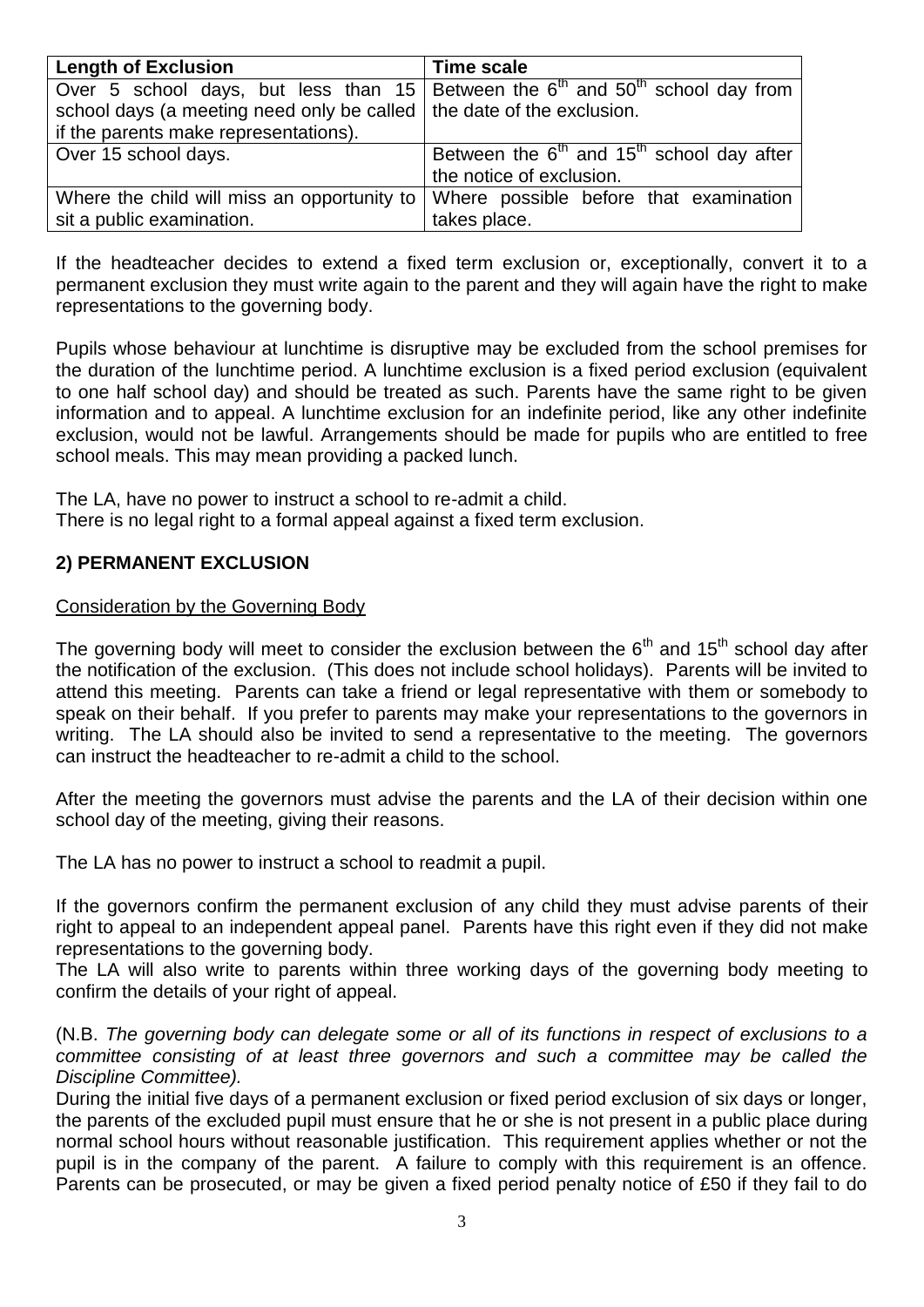this. The penalty payable increases to £100 if unpaid after 28 calendar days, and if this is still unpaid after 42 days the parent is subject to prosecution for the original offence.

If the exclusion is for more than one day the school will make arrangements for excluded pupils to be set work to do at home and for the work to be marked. This applies both for fixed period and permanent exclusion until the  $6<sup>th</sup>$  day following the head teacher's decision being notified to parents. The LA (Local Authority) will contact the parents of the child concerned about the arrangements for education for pupils who have been permanently excluded. There is a legal requirement on schools to provide full-time education for pupils who are excluded on a fixed term basis for six days or longer. This requirement applies from the sixth day following the notification of permanent exclusion being issued.

If any child should be sitting a public examination whilst excluded, then every effort will be made to make arrangements so that the opportunity is not lost.

#### Right of Appeal to an Independent Panel

If a parent wants to appeal they must write to the clerk to the appeal panel within **15 school days of the governors' decision**. The letter should explain the grounds of their appeal i.e. why they do not think that the decision is the correct one. The appeal should be sent to:

The Clerk to the Independent Appeal Panel PO Box 11 **Chelmsford** CM1 1LX

The appeal panel meets to consider whether the child should have been excluded and whether he or she should be reinstated at the school.

As the remit of the panel does not include 'clearing the pupils name', details of an exclusion may not be lawfully deleted from the pupil record, if an exclusion is a matter of fact. But the governing body must comply with any parental request to append their appeal statement to the pupil's record. It will be for the governing body to decide what details of the exclusion are included in the school record. Copies of the principal correspondence might be included and possibly minutes of the meeting to consider the exclusion and appeal panel hearings, if the governors and appeal panel respectively agree to this.

The appeal panel must meet within 15 school days after receiving the parents' letter. Parents will be told as soon as possible when and where the hearing will take place.

The appeal will be heard in private and the hearing will be as informal as possible.

If possible parents should try to attend the hearing. If they do not attend, and do not inform the clerk that they are unable to get there, the Panel will consider your appeal in your absence. If parents wish they may bring a friend or representative to put the case for them.

If the parent wishes to present documents or raise matters that are not covered in their letter of appeal they should submit them to the Clerk to the Appeal Panel in good time before the hearing.

If they decide that they do not wish to appeal they should notify the Children's Support Service at the LA of their decision in writing as soon as possible.